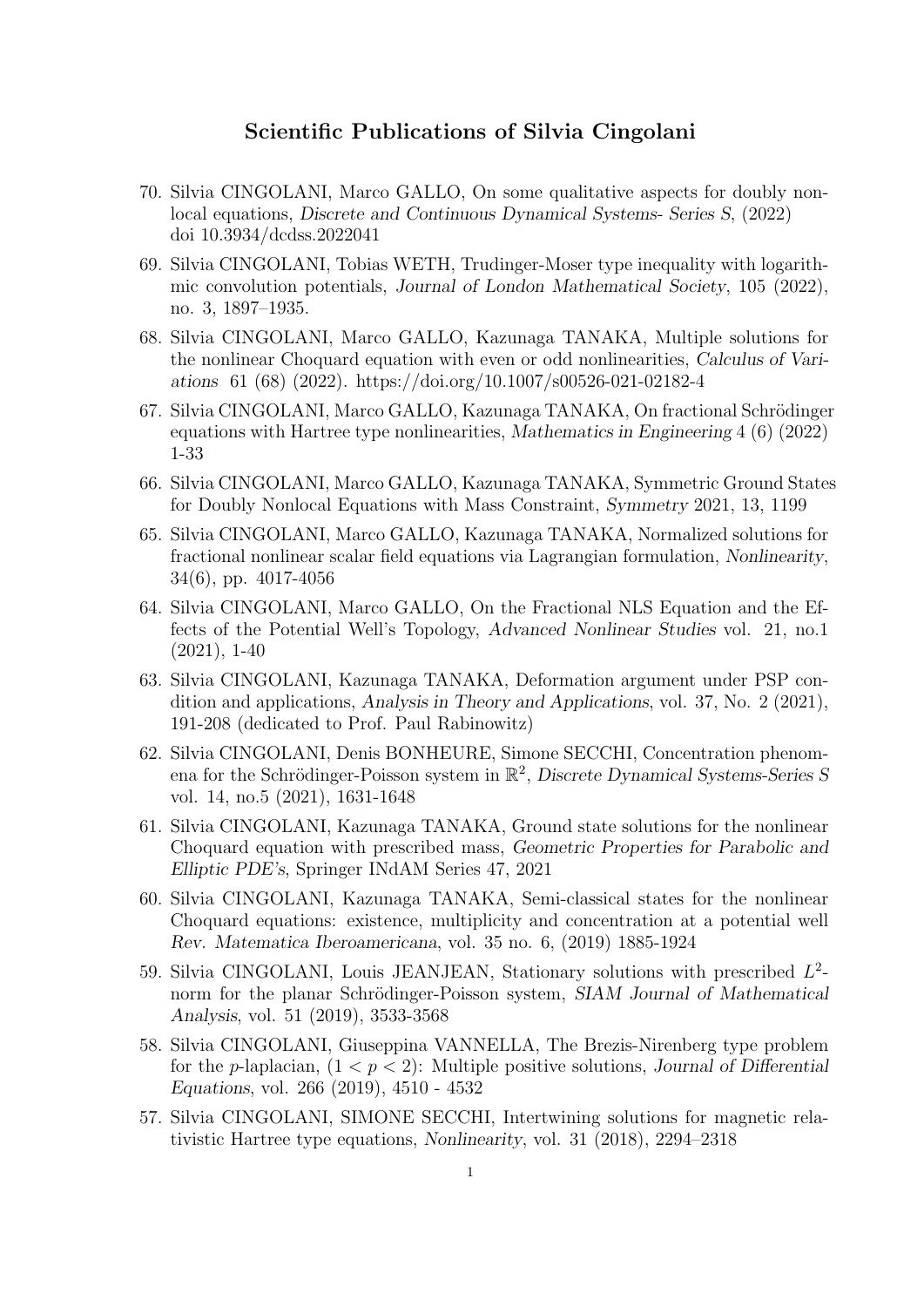- 56. Silvia CINGOLANI, Marco DEGIOVANNI, Giuseppina VANNELLA, Amann Zehnder type results for p-Laplace problems, Annali di Matematica Pura ed Applicata, vol. 197 (2018), 605-640
- 55. Denis BONHEURE, Silvia CINGOLANI, Jean VAN SCHAFTINGEN, The Logarithmic Choquard equation: sharp asymptotics and nondegeneracy of the groundstate, Journal of Functional Analysis, vol. 272 (2017), 5255-5281
- 54. Silvia CINGOLANI, Louis JEANJEAN, Kazunaga TANAKA, Multiple complexvalued solutions for nonlinear magnetic Schrödinger equations, Journal Fixed Point Theory and Applications, vol. 19 (2017), 37-66 (dedicated to Prof. Paul Rabinowitz)
- 53. Denis BONHEURE, Silvia CINGOLANI, Manon NYS, Nonlinear Schrödinger equation: concentration on circles driven by an external magnetic field, Calculus of Variations and Partial Differential Equations, vol. 55 (2016), no. 4, Paper No. 82, 33 pp.
- 52. Silvia CINGOLANI, Tobias WETH, On the planar Schrödinger-Poisson system, Annales de l'Institut Henri Poincaré. Analyse Non Linéaire, vol. 33 (2016), no. 1, 169-197
- 51. Silvia CINGOLANI, Marco DEGIOVANNI, Giuseppina VANNELLA, Critical group estimates for nonregular critical points of functionals associated with quasilinear elliptic equations, Journal of Elliptic and Parabolic Equations, vol. 1 (2015) 75-87
- 50. Silvia CINGOLANI, Simone SECCHI, Semiclassical analysis for pseudo-relativistic Hartree equations, Journal of Differential Equations, vol. 258 (2015), no. 12, 4156- 4179
- 49. Silvia CINGOLANI, Louis JEANJEAN, Kazunaga TANAKA, Multiplicity of positive solutions of nonlinear Schrödinger equations concentrating at a potential well, Calculus of Variations and Partial Differential Equations, vol. 53 (2015), no. 1-2, 413-439
- 48. Silvia CINGOLANI, Marco DEGIOVANNI, Giuseppina VANNELLA, On the critical polynomial of functionals related to p-area  $(1 < p < \infty)$  and p-Laplace  $(1 < p <$ 2) type operators, Atti della Accademia Nazionale dei Lincei, Rendiconti Lincei, Matematica e Applicazioni, vol. 26 (2015), no. 1, 49-56
- 47. Silvia CINGOLANI, Simone SECCHI, Ground states for the pseudo-relativistic Hartree equation with external potential, Proceedings of the Royal Society of Edinburgh Section A, vol. 145 (2015), no. 1, 73-90
- 46. Silvia CINGOLANI, Giuseppina VANNELLA, Daniela VISETTI, Multiplicity and nondegeneracy of positive solutions to quasilinear equations on compact Riemannian manifolds, Communications in Contemporary Mathematics, vol. 17 (2015), no. 2, 1450029, 41 pp.
- 45. Silvia CINGOLANI, On local Morse theory for p-area functionals,  $p > 2$ , Journal of Fixed Point Theory and Applications (dedicated to Prof. Yvonne Choquet-Bruhat), vol. 14 (2013), no. 2, 355-373
- 44. José CARMONA, Silvia CINGOLANI, Pedro-J. MARTÍNEZ-APARICIO, Giuseppina VANNELLA, Regularity and Morse index of the solutions to critical quasilinear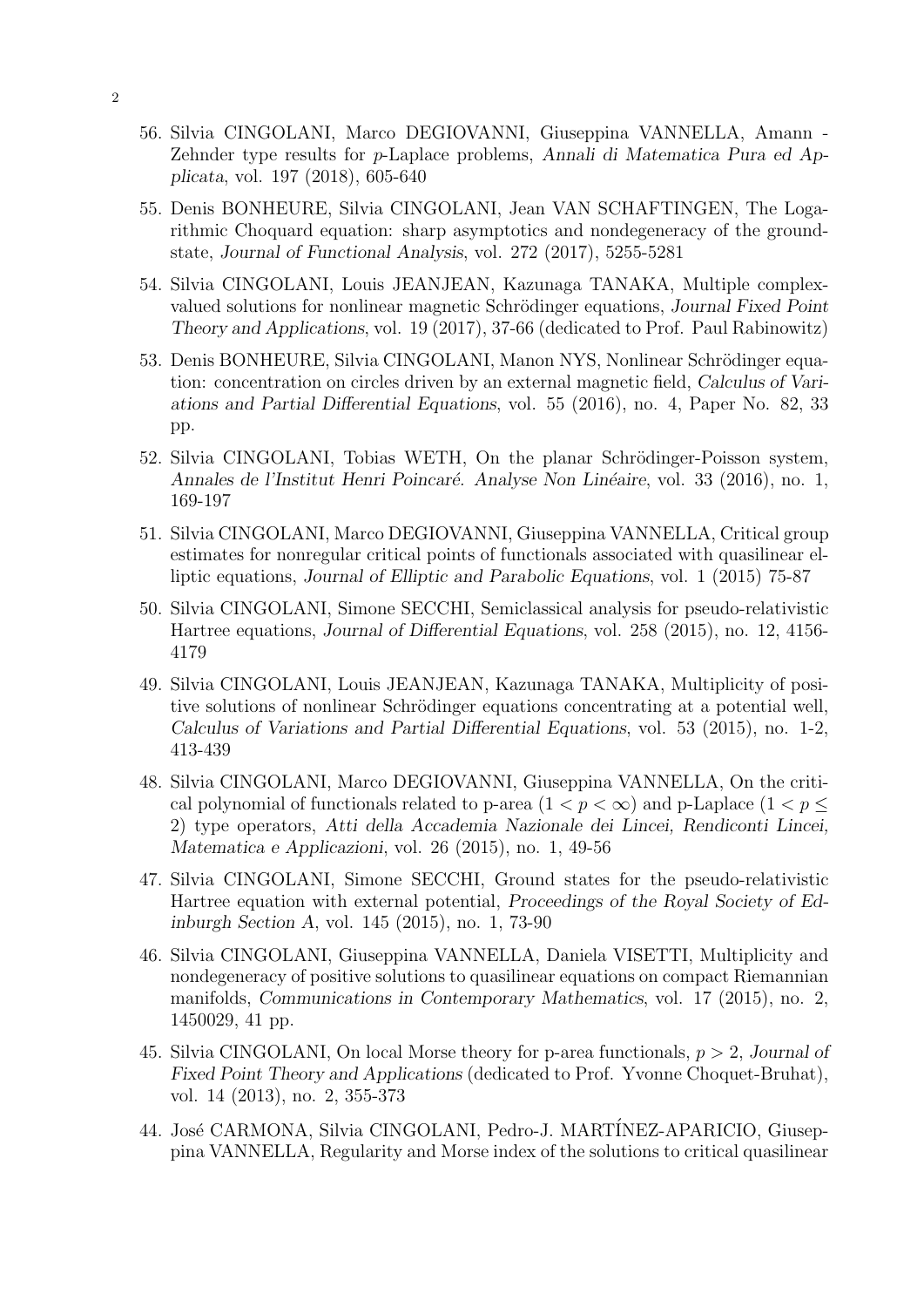elliptic systems, Communications in Partial Differential Equations, vol. 38 (2013), no. 10, 1675–1711

- 43. Silvia CINGOLANI, Simone SECCHI, Multiple  $\mathbb{S}^1$ -orbits for the Schrödinger-Newton system, In: 7th European Conference on Elliptic and Parabolic Problems, Differential and Integral Equations, vol. 26 (2013), no. 9-10, 867–884
- 42. Silvia CINGOLANI, Monica CLAPP, Simone SECCHI, Intertwining semiclassical solutions to a Schrödinger-Newton system, Discrete and Continuous Dynamical Systems S, vol. 6 (2013), no. 4, 891-908
- 41. Silvia CINGOLANI, Monica CLAPP, Simone SECCHI, Multiple solutions to a magnetic nonlinear Choquard equation, Zeitschrift für Angewandte Mathematik und Physik (ZAMP), vol. 63 (2012), no. 2, 233-248
- 40. Silvia CINGOLANI, Giuseppina VANNELLA, Daniela VISETTI, Morse index estimates for quasilinear equations on Riemannian manifolds, Advances in Differential Equations, vol. 16 (2011), no. 11-12, 1001-1020
- 39. Silvia CINGOLANI, Monica CLAPP, Symmetric semiclassical states to a magnetic nonlinear Schrödinger equation via equivariant Morse theory, Communications on Pure and Applied Analysis, vol. 9 (2010), no. 5, 1263–1281
- 38. Silvia CINGOLANI, Simone SECCHI, Marco SQUASSINA, Semi-classical limit for Schrödinger equations with magnetic field and Hartree-type nonlinearities, *Proceed*ings of the Royal Society of Edinburgh Section A, vol. 140 (2010), no. 5, 973–1009
- 37. Silvia CINGOLANI, Marco DEGIOVANNI, On the Poincaré-Hopf Theorem for functionals defined on Banach Spaces, Advanced Nonlinear Studies, vol. 9 (2009), no. 4, 679-699
- 36. Silvia CINGOLANI, Giuseppina VANNELLA, On the multiplicity of positive solutions for p-Laplace equations via Morse theory, Journal of Differential Equations, vol. 247 (2009), no. 11, 3011–3027
- 35. Silvia CINGOLANI, Monica CLAPP, Intertwining semiclassical bound states to a nonlinear magnetic Schrödinger equation, Nonlinearity, vol.  $22$  (2009), no. 9, 2309–2331
- 34. Silvia CINGOLANI, Giuseppina VANNELLA, Multiple positive solutions for a critical quasilinear equation via Morse theory, Annales de l'Institut Henri Poincaré. Analyse Non Linéaire, vol. 26 (2009), no. 2, 397-413
- 33. Silvia CINGOLANI, Louis JEANJEAN, Simone SECCHI, Multi-peak solutions for magnetic NLS equations without non-degeneracy conditions, ESAIM: Control, Optimisation and Calculus of Variations, vol.15 (2009), no. 3, 653-675
- 32. Silvia CINGOLANI, Giuseppina VANNELLA, Marino-Prodi perturbation type results and Morse indices of minimax critical points for a class of functionals in Banach spaces, Annali di Matematica Pura e Applicata. Series IV, vol. 186 (2007), no.1, 155-183
- 31. Sara BARILE, Silvia CINGOLANI, Simone SECCHI, Single-peaks for a magnetic Schrödinger equation with critical growth, Advances in Differential Equations, vol.11 (2006), no. 10, 1135-1166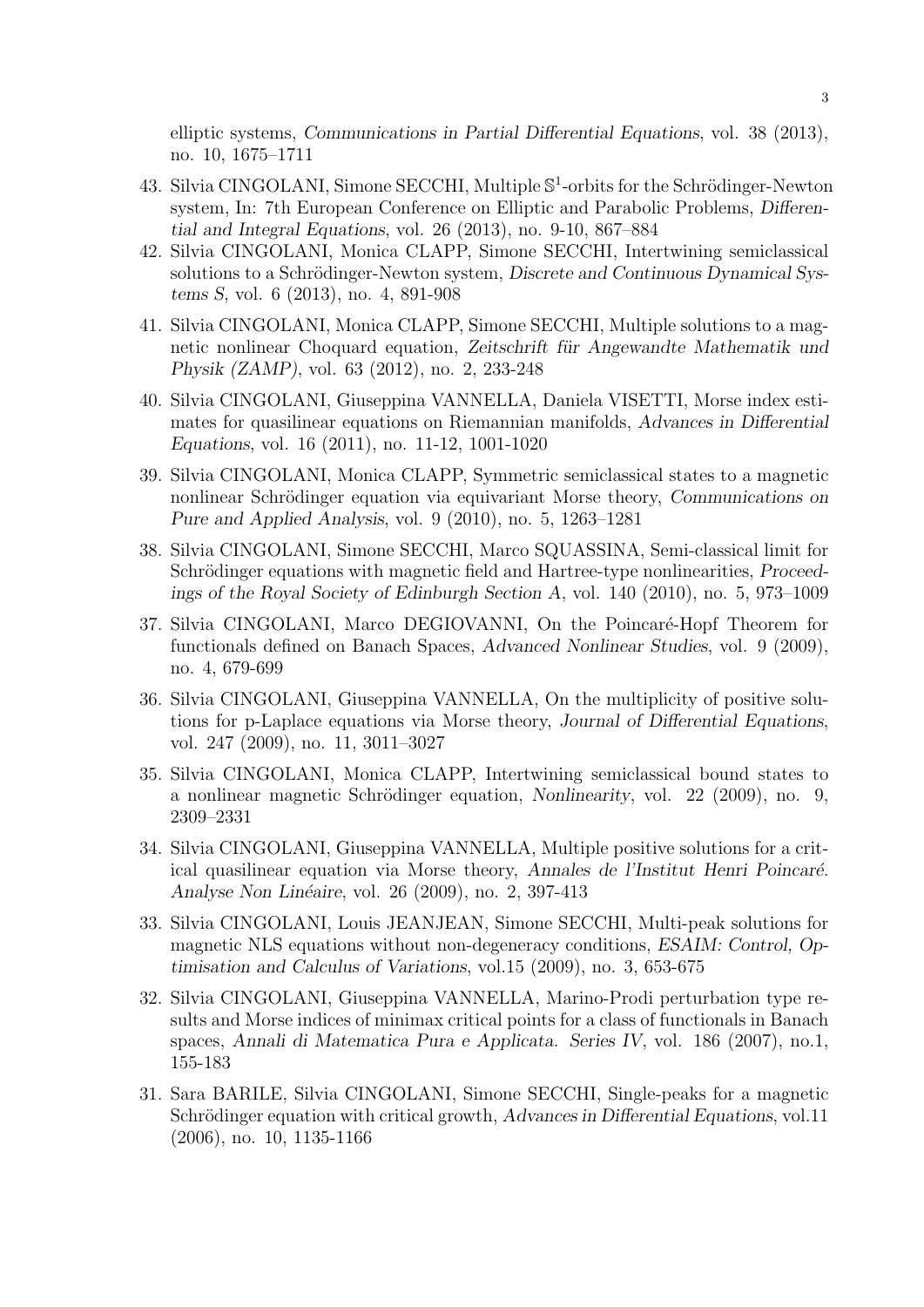- 30. Silvia CINGOLANI, Giuseppina VANNELLA, Morse index and critical groups for p-Laplace equations with critical exponents, Mediterranean Journal of Mathematics, vol.3 (2006), no. 3-4, 495-512
- 29. Silvia CINGOLANI, Simone SECCHI, Semiclassical states for NLS equations with magnetic potentials having polynomial growths, Journal of Mathematical Physics, vol.46 (2005), no. 5, 053503, 19 pp.
- 28. Silvia CINGOLANI, Marco DEGIOVANNI, Nontrivial solutions for p-Laplace equations with right-hand side having p-linear growth at infinity, Communications in Partial Differential Equations, vol. 30 (2005), no. 7-9, 1191-1203
- 27. Silvia CINGOLANI, Monica LAZZO, Giuseppina VANNELLA, Multiplicity results for a quasilinear elliptic system via Morse theory, Communications in Contemporary Mathematics, vol.7 (2005), no.2, 227–249
- 26. Silvia CINGOLANI, On Morse theory for a class of quasilinear elliptic equations involving p-Laplace operator, EQUADIFF 2003, 534-539, World Scientific Publishing, Hackensack, NJ, 2005
- 25. Silvia CINGOLANI, Angela PISTOIA, Nonexistence of single blow-up solutions for a nonlinear Schrödinger equation involving critical Sobolev exponent, Zeitschrift für Angewandte Mathematik und Physik (ZAMP), vol. 55 (2004), no. 2, 201-215
- 24. Silvia CINGOLANI, Giuseppina VANNELLA, Morse index computations for a class of functionals defined in Banach spaces, Nonlinear equations:methods, models and applications (Bergamo 2001), pp. 107–116 in "Progress in Nonlinear Differential Equations and Their Applications", vol. 54, Birkhäuser, Basel 2003
- 23. Jose CARMONA, Silvia CINGOLANI, Giuseppina VANNELLA, Estimates for critical groups of solutions to quasilinear elliptic systems, Electronic Journal of Differential Equations (2003), No. 78, 13 pp.
- 22. Silvia CINGOLANI, Semiclassical stationary states of nonlinear Schrödinger equations with an external magnetic field, Journal of Differential Equations, vol. 188 (2003), no. 1, 52-79
- 21. Silvia CINGOLANI, Giuseppina VANNELLA, Critical groups computations on a class of Sobolev Banach spaces via Morse index, Annales de l'Institut Henri Poincaré. Analyse Non Linéaire, vol. 20 (2003), no. 2, 271-292
- 20. Silvia CINGOLANI, Simone SECCHI, Semiclassical limit for nonlinear Schrödinger equations with electromagnetic fields, Journal of Mathematical Analysis and Applications, vol. 275 (2002), no. 1, 108-130
- 19. Silvia CINGOLANI, Positive solutions to perturbed elliptic problems in  $\mathbb{R}^N$  involving critical Sobolev exponent, Nonlinear Analysis: Theory, Methods and Applications, vol. 48 (2002), no. 8, 1165-1178
- 18. Silvia CINGOLANI, Giuseppina VANNELLA, Some results on critical groups for a class of functionals defined on Sobolev Banach spaces, Atti della Accademia Nazionale dei Lincei. Classe di Scienze Fisiche, Matematiche e Naturali, Rendiconti Lincei Serie IX Matematica e Applicazioni, vol. 12 (2001), 199-203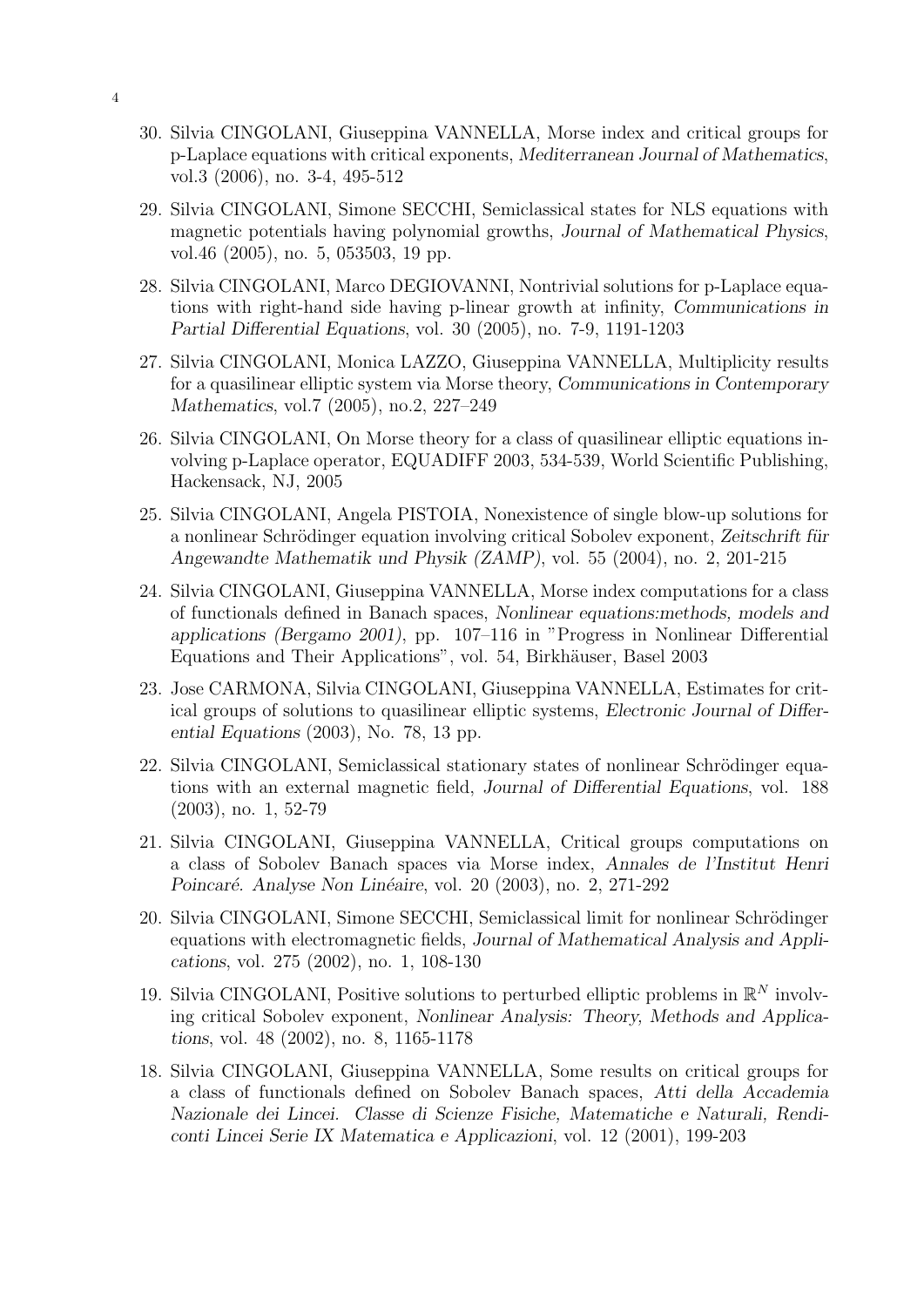- 17. Silvia CINGOLANI, Asymmetric solutions for symmetric problems arising in Nonlinear Optics, Nonlinear Analysis: Theory, Methods and Applications, vol. 47 (2001), no. 9, 6053-6063
- 16. Silvia CINGOLANI, Variational and topological methods in the study of nonlinear Schrödinger equations with stationary states, Bollettino della Unione Matematica Italiana Serie VIII, Sezione B, Articoli di Ricerca, vol. 4, (2001), no. 2, 319-343
- 15. Silvia CINGOLANI, Monica LAZZO, Discontinuous elliptic problems in  $\mathbb{R}^N$  without monotonicity assumptions, Commentationes Mathematicae Universitatis Carolinae, vol. 42 (2001), no. 3, 451-458
- 14. Silvia CINGOLANI, José Luis GÁMEZ, Asymmetric positive solutions for a symmetric nonlinear problem in  $\mathbb{R}^N$ , Calculus of Variations and Partial Differential Equations, vol. 11 (2000), no. 1, 97-117
- 13. Silvia CINGOLANI, Monica LAZZO, Multiple positive solutions to nonlinear Schrödinger equations with competing potential functions, Journal of Differential Equations, vol. 160 (2000), no. 1, 118-138
- 12. David ARCOYA, Silvia CINGOLANI, José Luis GÁMEZ, Asymmetric modes in symmetric nonlinear optical waveguides, SIAM Journal on Mathematical Analysis, vol. 30 (1999), no. 6, 1391-1400
- 11. Silvia CINGOLANI, Monica LAZZO, Multiple periodic solutions for autonomous conservative systems, Topological Methods in Nonlinear Analysis, vol. 14 (1999), no. 1, 159-167
- 10. Silvia CINGOLANI, On a perturbed semilinear elliptic equation in  $\mathbb{R}^N$ , Communications in Applied Analysis, vol. 3 (1999), no. 1, 49-57
- 9. Silvia CINGOLANI, Monica LAZZO, Juan Francisco PADIAL, Multiple radial solutions for a class of elliptic systems with singular nonlinearities, Annali di Matematica Pura ed Applicata. Series IV, vol. 175 (1998), 365-373
- 8. Silvia CINGOLANI, Margherita NOLASCO, Multi-peak periodic semiclassical states for a class of nonlinear Schrödinger equations, Proceedings of the Royal Society of Edinburgh Section A, vol. 128 (1998), no. 6, 1249-1260
- 7. Silvia CINGOLANI, Monica LAZZO, Multiple semiclassical standing waves for a class of nonlinear Schrödinger equations, Topological Methods in Nonlinear Analysis, vol. 10 (1997), no. 1, 1-13
- 6. Antonio AMBROSETTI, Marino BADIALE, Silvia CINGOLANI, Semiclassical states of nonlinear Schrödinger equations, Archive of Rational Mechanics and Analysis, vol. 140 (1997), no. 3, 285-300
- 5. Antonio AMBROSETTI, Marino BADIALE, Silvia CINGOLANI, Semiclassical states of nonlinear Schrödinger equations with bounded potentials, Atti della Accademia Nazionale dei Lincei. Classe di Scienze Fisiche, Matematiche e Naturali, Rendiconti Lincei Serie IX Matematica e Applicazioni, vol. 7 (1996), no.3, 155-160
- 4. Silvia CINGOLANI, José Luis GÁMEZ, Positive solutions of a semilinear elliptic equation on  $\mathbb{R}^N$  with indefinite nonlinearity, Advances in Differential Equations, vol. 1 (1996), no. 5, 773-791